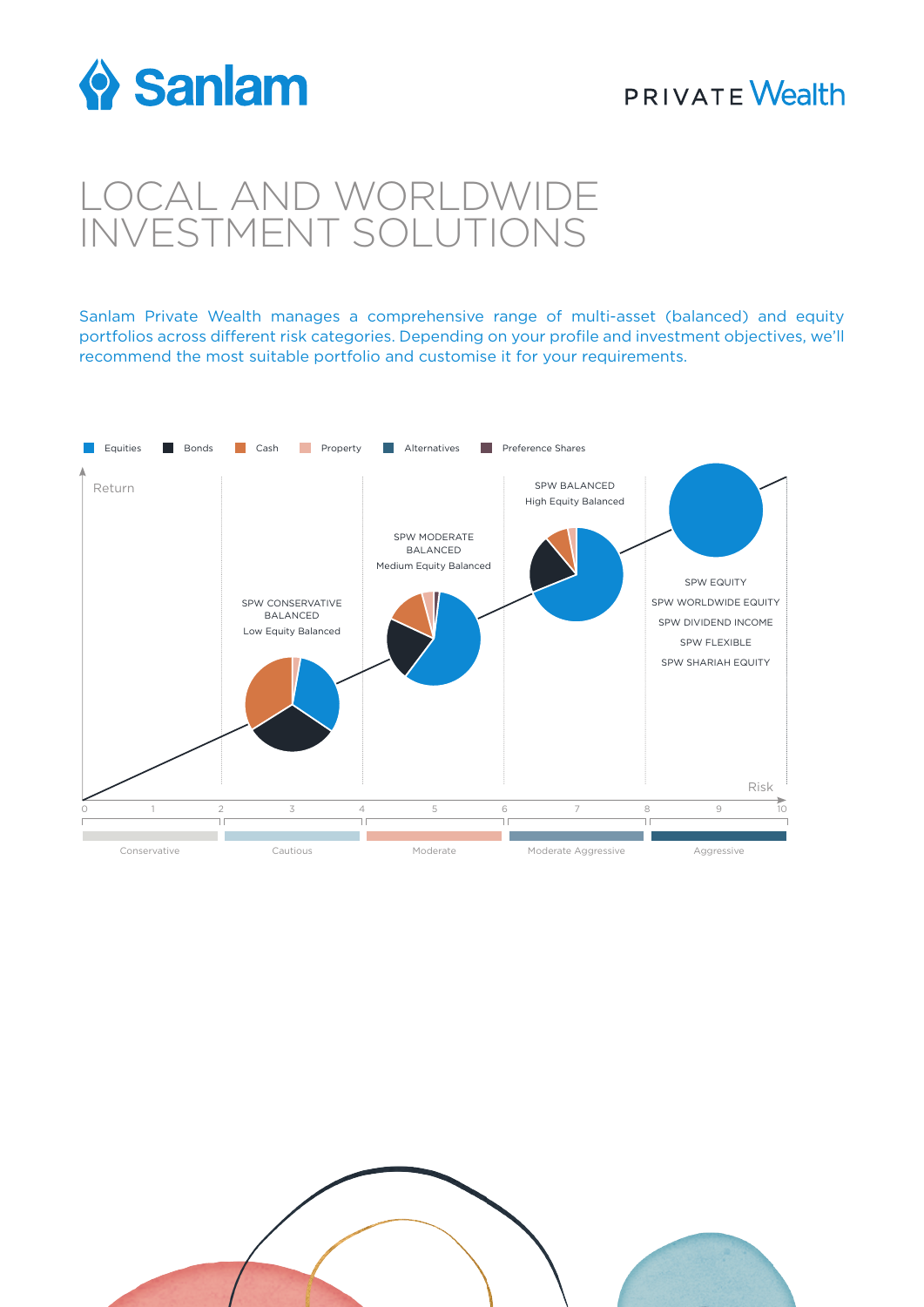# **PRIVATE Wealth**<sup>®</sup>

# MULTI-ASSET (BALANCED) PORTFOLIOS

These portfolios are, in varying degrees, invested in equities, bonds, money market instruments and property, both locally and offshore. Our investment team expertly blends these asset classes to cater for your desired outcome over the longer term, in terms of both the returns generated and the amount of risk taken.

# *PORTFOLIO PORTFOLIO DETAILS INVESTOR TYPE* CONSERVATIVE BALANCED\*

### *BENCHMARK*

Market value-weighted average return of funds in the South African – Multi Asset – Low Equity category

*RISK CATEGORY* Cautious

# *PORTFOLIO PORTFOLIO DETAILS INVESTOR TYPE* MODERATE BALANCED\*

## *BENCHMARK*

Market value-weighted average return of funds in the South African – Multi Asset – Medium Equity category

### *RISK CATEGORY* Moderate

# BALANCED\*

# *BENCHMARK*

Market value-weighted average return of funds in the South African – Multi Asset – High Equity category

## *RISK CATEGORY*

Moderate Aggressive

This portfolio aims for long-term capital growth through active stock-picking and asset allocation. This portfolio may have a maximum effective equity exposure (including international equity) of up to 40% and a maximum effective property exposure (including international property) of up to 25% of the market value of the portfolio. Total allowable offshore exposure is 30%. Due to the lower exposure to equities in the portfolio, lower levels of volatility can be expected.

This portfolio aims for long-term capital growth by active stock-picking and asset allocation. This portfolio may have a maximum effective equity exposure (including international equity) of up to 60% and a maximum effective property exposure (including international property) of up to 25% of the market value of the portfolio. Total allowable offshore exposure is 30%. Due to the lower exposure to equities than in the Balanced portfolio, lower levels of volatility can be expected in this portfolio.

# *PORTFOLIO PORTFOLIO DETAILS INVESTOR TYPE*

This portfolio aims for long-term capital growth. However, a higher exposure to growth assets (equities and property) is likely to lead to higher volatility over the short term. Investment performance will be driven by active stock-picking and asset allocation. This portfolio may have a maximum effective equity exposure (including international equity) of up to 75% and a maximum effective property exposure (including international property) of up to 25% of the market value of the portfolio. Total allowable offshore exposure is 30%.

- Focused on capital preservation and stability
- Seeking certain level of capital and income growth
- Discerning investor looking to invest in a customised portfolio that complies with retirement fund investment limits
- Typically has an investment horizon of more than two years

- Seeking steady long-term capital growth
- Accepts a level of risk associated with market fluctuation and potential capital loss, but typically less than that of a high equity balanced portfolio
- Discerning investor looking to invest in a customised portfolio that complies with retirement fund investment limits
- Typically has an investment horizon of more than three years

- Seeking steady long-term capital growth
- Accepts a level of risk associated with market fluctuation and potential capital loss, but typically less than that of an equity portfolio
- Discerning investor looking to invest in a customised portfolio that complies with retirement fund investment limits
- Typically has an investment horizon of more than five years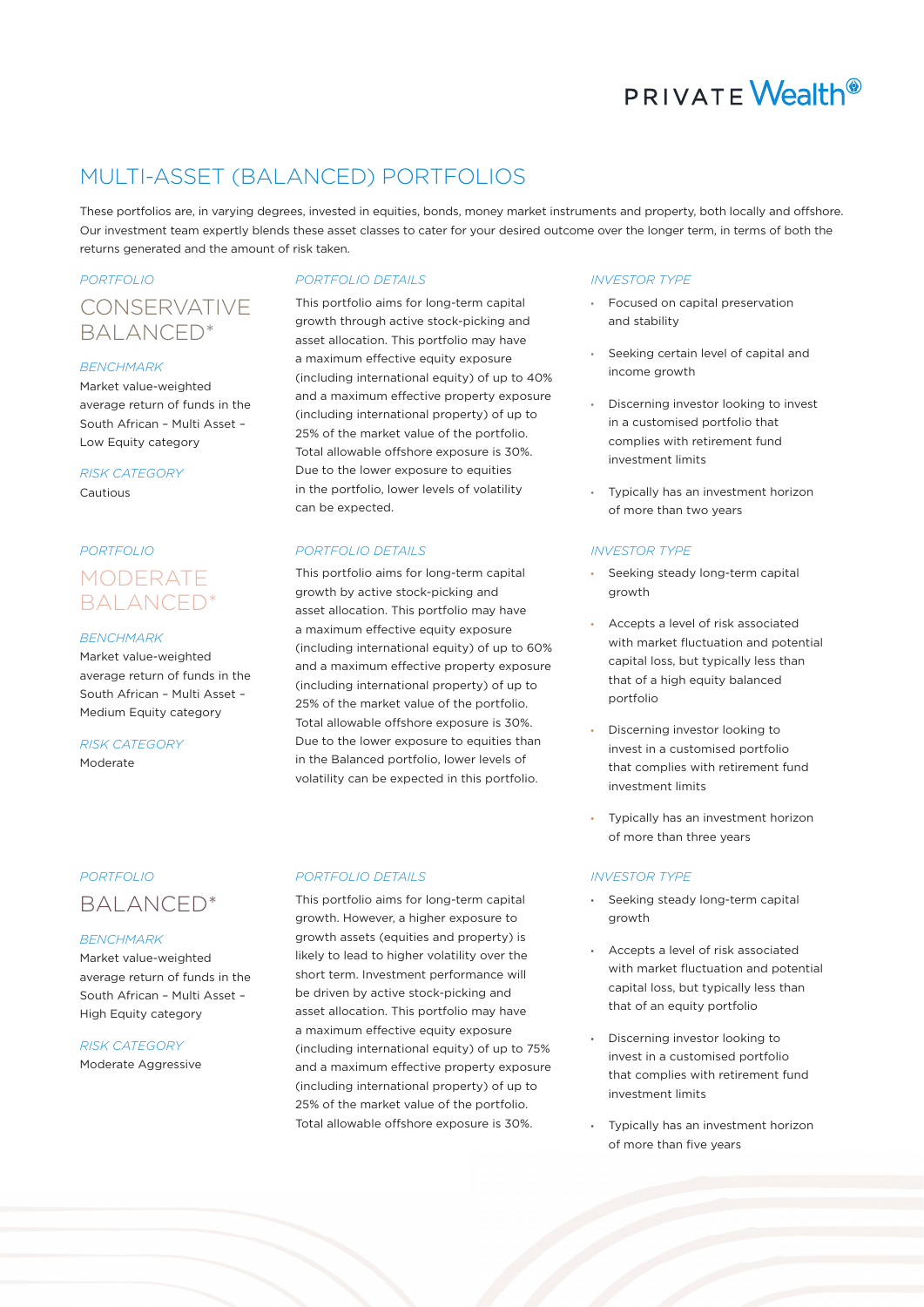

# FLEXIBLE

### *BENCHMARK*

South African consumer inflation rate + 4%

*RISK CATEGORY* Aggressive

### *PORTFOLIO PORTFOLIO DETAILS INVESTOR TYPE*

The mandate allows for an unconstrained view from both an asset allocation and a stock-picking perspective. The portfolio management is likely to reflect highconviction calls and high levels of trading activity, which will at times reflect tactical investment calls. The asset classes and holdings will be selected according to potential of generating nominal performance and not on a relative valuation perspective.

- Seeking long-term capital growth
- Accepts a level of risk associated with market fluctuation and potential capital loss, but typically less than that of an equity portfolio
- Discerning investor looking to invest in a customised portfolio that reflects a best view of all asset classes without any restrictions
- Typically has an investment horizon of more than five years

*The model portfolios indicated with an asterisk (\*) are Regulation 28 compliant. This means that the mandate is in line with the investment limits prescribed by the Pension Funds Act*

# EQUITY PORTFOLIOS

Our equity portfolios cater to different combinations of income, growth and risk levels.

# EQUITY

*BENCHMARK* FTSE / JSE All Share Index

*RISK CATEGORY* Aggressive

# WORLDWIDE EQUITY

## *BENCHMARK*

75% JSE All Share Index and 25% MSCI Developed Markets

*RISK CATEGORY* Aggressive

# *PORTFOLIO PORTFOLIO DETAILS INVESTOR TYPE*

The portfolio aims to outperform the JSE All Share Index on a total return basis over an investment horizon of three years or more, by investing in companies that we feel are undervalued. The portfolio offers a carefully selected, well-diversified basket of shares from all sectors on the JSE. It may also provide exposure to unlisted shares. The investments in the portfolio are subject to rigorous, in-depth research.

### *PORTFOLIO PORTFOLIO DETAILS INVESTOR TYPE*

This is an equity portfolio that predominantly invests in local shares as well as offshore listed companies. The portfolio aims to achieve capital and income growth over an investment horizon of three years or more, by investing in companies that are undervalued relative to their intrinsic value. The local portion of the portfolio offers a carefully selected, well-diversified basket of shares from all sectors on the JSE. It may also provide exposure to unlisted shares. The investments in the portfolio are subject to rigorous, in-depth research and adhere to our pragmatic value investment philosophy. Offshore exposure is obtained through investment in direct equities or equity funds.

- Seeking long-term capital growth
- Accepts a level of risk associated with market fluctuation and potential capital loss
- Discerning investor looking to invest in a customised portfolio of wellresearched companies
- Typically has an investment horizon of more than five years

- Seeking long-term capital growth with global diversification
- Accepts a level of risk associated with market fluctuation and potential capital loss
- Discerning investor looking to invest in a customised portfolio of wellresearched companies
- Typically has an investment horizon of more than five years